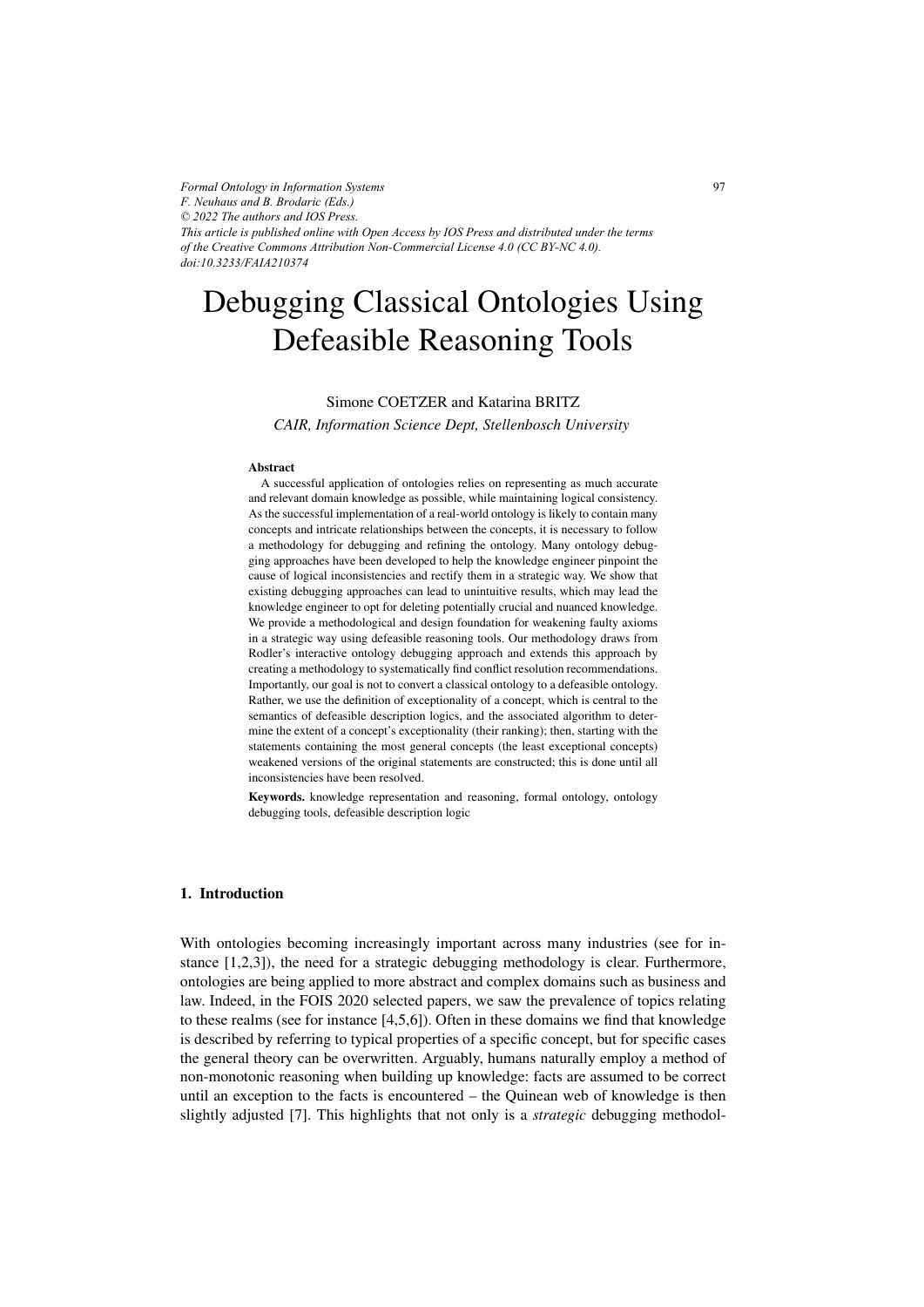ogy necessary, but that the debugging methodology should be able to deal with *logical nuances*.

Multiple debugging tools have been developed precisely so that a more strategic methodology for pinpointing the root cause faulty axioms is established (see for instance [8,9,10]). Notably, recently Schekotikin, et al. [11] created an interactive ontology debugging tool. This methodology has been instantiated in a Protégé tool, OntoDebug, in which the queries are methodically and iteratively posed to the user until a single diagnosis is identified, at which point the user can then make a repair.

This approach is a step in the right direction to guiding the user in the debugging process. However, in the case where what we call 'multi-level exceptions' occur this approach can sometimes lead to unintuitive results. Consider for instance the following *incoherent* ontology (i.e., some concepts are unsatisfiable, and cannot be instantiated in any model of the ontology):

$$
\mathscr{O} = \left\{\begin{array}{l}\text{User} \sqsubseteq \neg \exists \text{accessTo}. \text{ConfidentialInfo} \\ \text{User} \sqsubseteq \exists \text{accessTo}. \text{PublicInfo} \\ \text{Staff} \sqsubseteq \text{User} \\ \text{Staff} \sqsubseteq \exists \text{accessTo}. \text{ConfidentialInfo} \\ \text{BlackListedStaff} \sqsubseteq \text{Staff} \\ \text{BlackListedStaff} \sqsubseteq \neg \exists \text{accessTo}. \text{ConfidentialInfo} \end{array}\right\}
$$

When the OntoDebug tool is run, the suggestion is to remove the axiom stating that Staff have access to some ConfidentialInfo. Indeed, from a classical ontology perspective, the suggestion of this repair makes sense – we have asserted that a User (the concept subsuming Staff) does not have access to some ConfidentialInfo, and we have also asserted that BlacklistedStaff (the concept subsumed by Staff) does not have access to some ConfidentialInfo.

Yet, intuitively we know that there are exceptions to the rule, and that Staff is an exception to the more general concept of User, and that BlacklistedStaff is the exception to the concept of Staff. In this case, the intuition that we would like to maintain the User-Staff-BlackListedStaff hierarchy stems from the fact that User has access to PublicInfo, a property which we would like Staff and BlackListedStaff to inherit. We know, therefore, that a more accurate repair would be to change the first and fourth axioms to read semantically as follows: User *usually* does not have access to some ConfidentialInfo; Staff *usually* do have access to some ConfidentialInfo.

We therefore propose an extension to the interactive ontology debugging methodology, which allows for recommendations to be made on how axioms can be weakened rather than deleted to further the goal of knowledge retention. Importantly, our goal is not to convert a classical ontology to a defeasible ontology – therefore we do not use defeasible reasoning support through, for example, the computation of rational closure. Rather, we use the definition of exceptionality of a concept, which is central to the semantics of defeasible description logics, and the associated algorithm to determine the extent of a concept's exceptionality (their ranking); then, starting with the statements containing the most general concepts (the least exceptional concepts) weakened versions of the original statements are constructed; this is repeated until all inconsistencies have been resolved.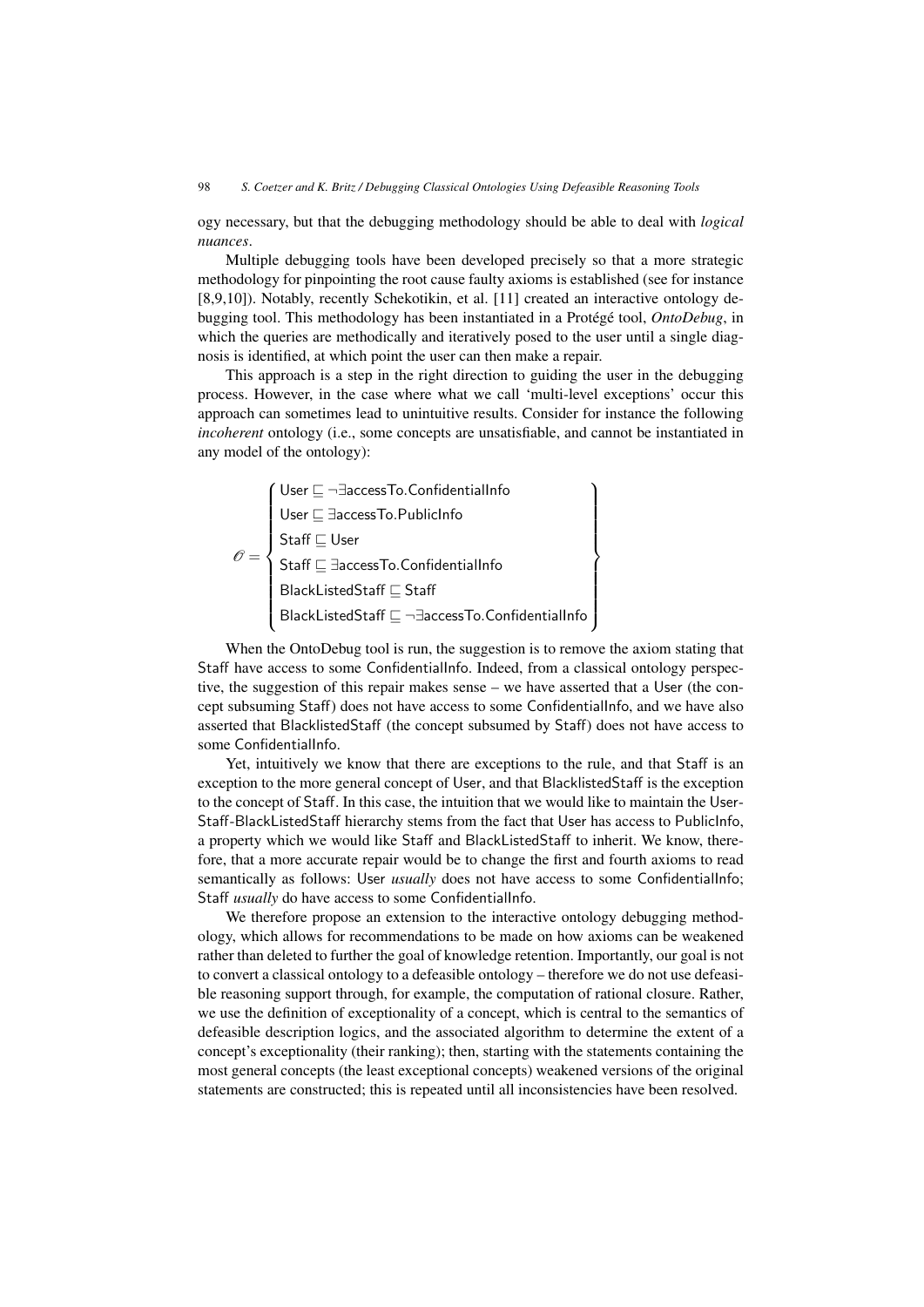Our approach differs from repair strategies that remove (parts of) axioms, possibly after computing smaller laconic or precise justifications [12]. Instead, our methodology aims to identify missing parts of axioms and add them.

The remainder of the paper is structured as follows: In Section 2 we present the necessary background to non-monotonic reasoning required for the development of our debugging strategy. Section 3 provides the necessary background on the interactive ontology debugging tool, OntoDebug, that our solution uses as a basis. Then in Section 4, we explain our extension to the interactive ontology debugging tool – this extension allows the user to view recommendations on how faulty axioms can be *weakened* rather than *deleted* through the use of defeasible DL tools. In the final section, we conclude on the contributions of our work, and what the focus of future work could be.

### 2. Defeasible Description Logics

The notion of defeasibility originates from non-monotonic logics. First described by Mc-Dermott and Doyle [13], the notion of non-monotonic logics were formed in contrast to monotonic or classical logics. McDermott and Doyle [13] argue that classical monotonic logics do not take into account that our human knowledge is incomplete and thus, with the addition of new facts, old facts may become invalidated or weakened.

Several non-monotonic extensions of DLs exist [14,15,16]. Britz et al. [17,18] extended the work of Kraus, Lehmann and Magidor (KLM) [19] beyond propositional logics to DLs, and their extension includes an implementation. They provide a semantic account of both preferential and rational subsumption relations based on the standard semantics of description logics. The same benefits that are obtained by using the KLM approach on propositional logic are realised when extending this approach to DLs. The KLM approach provides natural and intuitive semantics for defeasible subsumption. In the context of ontology debugging, the main benefit of using the KLM approach lies in the fact that it allows for defeasible subsumption problems to be reduced to classical entailment checking – this also has the effect that defeasibility can be introduced without increasing the computational complexity associated with classical DL reasoning tasks.

The concept language  $\mathscr L$  of the description logic  $\mathscr L\mathscr C$  is built according to the following rule:

$$
C := \top | \perp |A| \neg C | C \sqcup C | C \sqcap C | \forall r.C | \exists r.C
$$

Given  $C, D \in \mathcal{L}, C \sqsubseteq D$  is called a subsumption statement, or general concept inclusion (GCI), read '*C* is subsumed by *D*'. Defeasible subsumption, also referred to as defeasible concept inclusion, is intended as defeasible counterpart of classical subsumption. Given concepts *C* and *D* from  $\mathscr L$  a *defeasible concept inclusion axiom* (DCI, for short) is a statement in the form  $C \subseteq D$ .

Statements that are written in the form  $C \subseteq D$  should be read as 'C is *usually* subsumed by D' or 'individuals that are typical C's are also elements of D'. The symbol  $\overline{\mathcal{L}}$  denoting defeasible subsumption can thus be used in the same way as classical subsumption  $\sqsubseteq$ , the difference being that it refers to defeasible concept inclusion, and that the inclusion may be violated for exceptional individuals.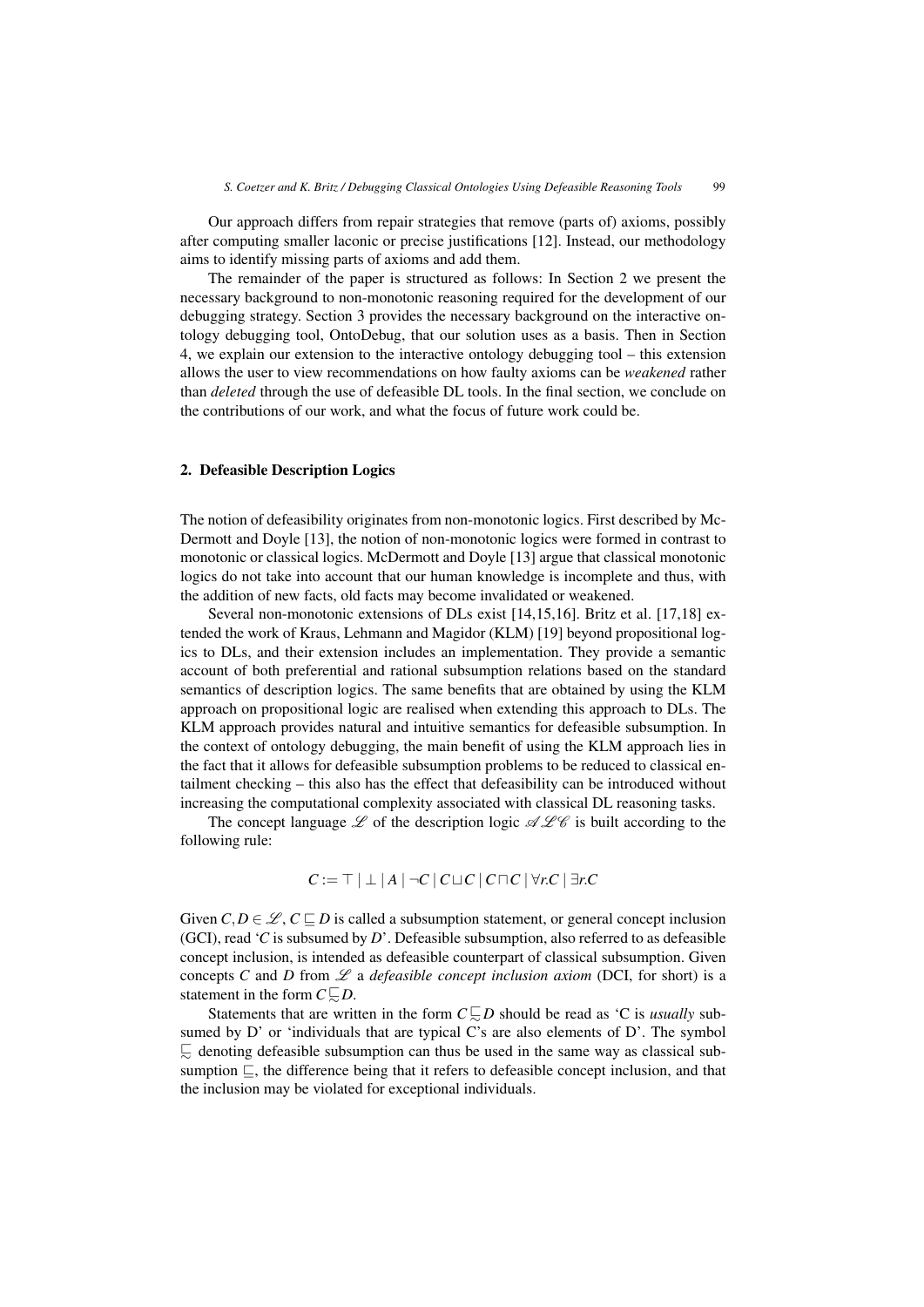As is the case with classical subsumption  $\subseteq$ , its defeasible counterpart  $\subseteq$  also acts connective negligined between the concent longuage at the object loyal, and the as a connective positioned between the concept language at the object level, and the meta-language (the level of entailment). The semantics of  $\subsetneq$  is defined formally w.r.t. preferential interpretations. Reasoning tasks can however be reduced to classical reasoning without affecting complexity, and has been implemented as a plugin on the Protégé platform.

The definitions below, and the algorithms to implement basic defeasible reasoning tasks, are discussed and motivated in detail in [18]. Readers who are not familiar with the theoretical foundations of the KLM approach to defeasible reasoning can focus on the intuitive explanations we provide, without engaging with the deeper mathematical foundations. We also assume familiarity with the semantics of standard description logic such as  $\mathscr{A}\mathscr{L}\mathscr{C}$ , and build on its syntax and semantics:

**Definition 1.** A **preferential interpretation** is a structure  $\mathscr{P} := \langle \Delta^{\mathscr{P}}, \cdot^{\mathscr{P}}, \prec^{\mathscr{P}} \rangle$  where <sup>Δ</sup>P,· P *is a DL interpretation (which we denote by* IP *and refer to as the classical interpretation associated with*  $\mathscr{P}$ *), and*  $\prec^{\mathscr{P}}$  *is a strict partial order on*  $\Delta^{\mathscr{P}}$  *(i.e.,*  $\prec^{\mathscr{P}}$ *is irreflexive, transitive and asymmetric) satisfying the smoothness condition (for every*  $C \in \mathscr{L}$ , if  $C^{\mathscr{P}} \neq \emptyset$ , then min <sub>≺</sub> $\mathscr{P}(C^{\mathscr{P}}) \neq \emptyset$ ).

**Definition 2.** *A defeasible subsumption relation*  $\subseteq$  *is a preferential subsumption rela-*<br>tion if it astisfas the following act of manuation as lied the mark mustal KLM manuation *tion if it satisfies the following set of properties, called the preferential KLM properties for DLs:*

$$
(Ref) C \subsetneq C \qquad (LLE) \frac{C \subsetneq D, C \subsetneq E}{D \subsetneq E} \qquad (And) \frac{C \subsetneq D, C \subsetneq E}{C \subsetneq D \sqcap E}
$$

$$
(Or) \frac{C \subsetneq E, D \subsetneq E}{C \sqcup D \subsetneq E} \qquad (RW) \frac{C \subsetneq D, D \subsetneq E}{C \subsetneq E} \qquad (CM) \frac{C \subsetneq D, C \subsetneq E}{C \sqcap E \subsetneq D}
$$

Along with the above properties, if the relation  $\sum$  also satisfies rational monotonicity (RM), then it is a *rational* subsumption relation:

$$
(RM)\ \frac{C\sqrt{C}D,\ C\sqrt{C}-E}{C\Box E\sqrt{C}D}
$$

**Definition 3.** *Given C*, $D \in \mathcal{L}$ , a statement of the form  $C \subseteq D$  is a defeasible subsump-<br>
tion statement A and positive intermetation  $\mathcal{L}$  and  $\mathcal{L} \subseteq \mathcal{L}$  and positive and provided *tion statement. A preferential interpretation*  $\mathscr{P} = \langle \Delta^{\mathscr{P}}, \bullet^{\mathscr{P}}, \prec \mathscr{P} \rangle$  satisfies a defeasible  $\mathit subsumption statement$   $C \mathbb{E}D$ , if  $\mathit{min}_{\prec \mathscr{P}}(C^{\mathscr{P}}) \subseteq D^{\mathscr{P}}$ .

It is desirable for the defeasible entailments to adhere to rational monotonicity as it is a prerequisite for the *presumption of typicality* to hold. The presumption of typicality states that all individuals are considered to be most normal unless they are proven to be exceptional. This is central to the notion of a rational preferential ordering.

Preference orders allow individuals or objects (and, by extension, also concepts and statements) to be ordered or ranked based on their level of exceptionality relative to other individuals, concepts or statements in an ontology. In a propositional setting, this takes the form of an ordering on worlds. An object's normality or typicality is determined not by some intrinsic characteristic that the object possesses, but rather in relation to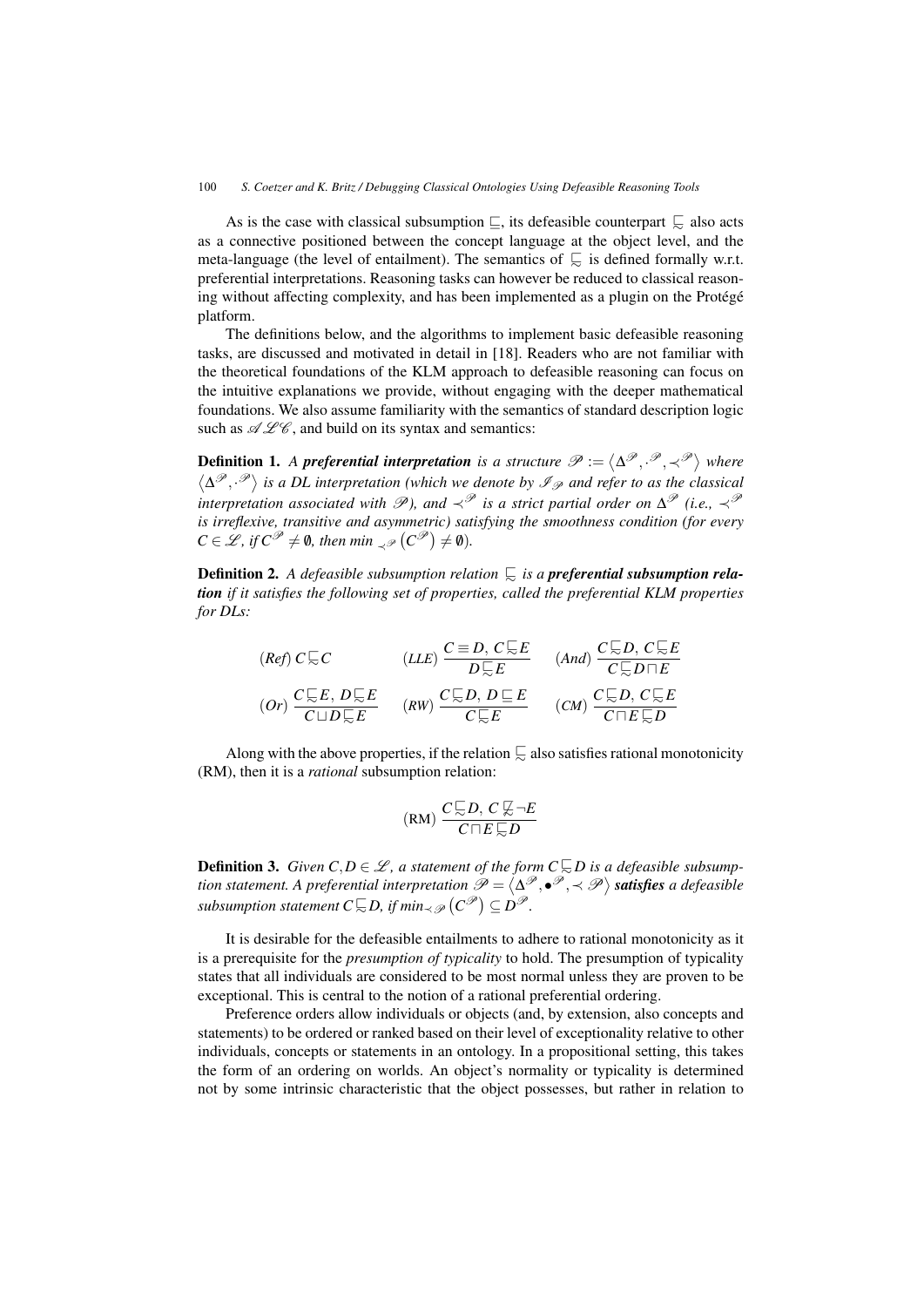the other objects in the domain. The assumption of rationality (RM) imposes a further restriction on preference orders, namely that they are *modular*. This partitions the domain into layers that are linearly ordered.

**Definition 4.** *Given a set*  $X, \prec \subset X \times X$  *is a modular order if it is a strict partial order, and its associated incomparability relation* ∼*, defined by x* ∼ *y if neither x* ≺ *y nor y* ≺ *x, is transitive.*

**Definition 5.** A modular interpretation is a preferential interpretation  $\mathcal{R} = \langle \Delta^{\mathcal{R}}, \bullet^{\mathcal{R}}, \prec \mathcal{R} \rangle$ *such that*  $\prec^{\mathcal{R}}$  *is modular.* 

**Definition 6.** A statement  $\alpha$  is **modularly entailed** by a defeasible knowledge base  $\mathcal{O}$ , *written*  $\mathscr{O} \models_{mod} \alpha$ *, if every modular model of*  $\mathscr{O}$  *satisfies*  $\alpha$ *.* 

However, it turns out that modular entailment represents a monotonic entailment relation, which thus reduces entailment from a knowledge base to classical reasoning. Furthermore, modular entailment is not necessarily rational. In order to obtain a nonmonotonic entailment relation that is also rational, we need to look beyond a Tarskianstyle consequence relation.

Our focus in this paper is not on rational entailment, but rather on the notion of *exceptionality*, a central building block in the computation of rational closure, a form of rational entailment.

**Definition 7.** Let  $\mathcal O$  be a defeasible knowledge base and  $C \in L$ . We say C is **exceptional** *in*  $\emptyset$  *if*  $\emptyset$   $\models$ <sub>*mod*</sub>  $\top \leftarrowsim$ *-C.* A DCI C $\subseteq$ D is exceptional in  $\emptyset$  *if* C is exceptional in  $\emptyset$ .

Intuitively, an exceptional concept *C* w.r.t. a knowledge base  $\mathcal O$  is one to which no normal individual in the domain of  $\mathcal O$  can belong. This definition of an exceptional concept is used in [18] to compute the *rank* of a concept. Briefly, the more exceptional a concept is, the higher is its rank. Using the defeasible counterpart of the User-Staff-BlacklistedStaff example from Section 1, the rankings would be computed as follows:

- 1. First, the left-hand-side concept of all defeasible statements that are nonexceptional (according to Definition 7) are given a ranking of 0. The DCIs with non-exceptional left-hand side concepts are also given a rank of 0. In this case, the concept User is assigned a rank of 0.
- 2. Then, a new knowledge base is created containing only the remaining exceptional statements along with the classical General Concept Inclusions (GCIs) in the knowledge base. For the left-hand side concepts of defeasible statements that are now deemed to be non-exceptional, a ranking of 1 is given to left hand side concept contained in the axiom. The DCIs with a non-exceptional left-hand side concept are also given a rank of 1. In this case, the concept Staff is assigned a rank of 1.
- 3. The above procedure from step 2 is repeated and with each iteration, the ranking of the left hand side concept is increased by 1. In this case, the concept BlacklistedStaff is assigned a rank of 2.
- 4. Once all the DCIs have been ranked, or there are no new non-exceptional concepts in the last step, if there are any concepts that remain they are given a rank of ∞.This means that the concept is, even when preferential ordering has been applied, unsatisfiable. In our example ontology, there are no further statements to assess, and so no concepts are assigned a rank of ∞.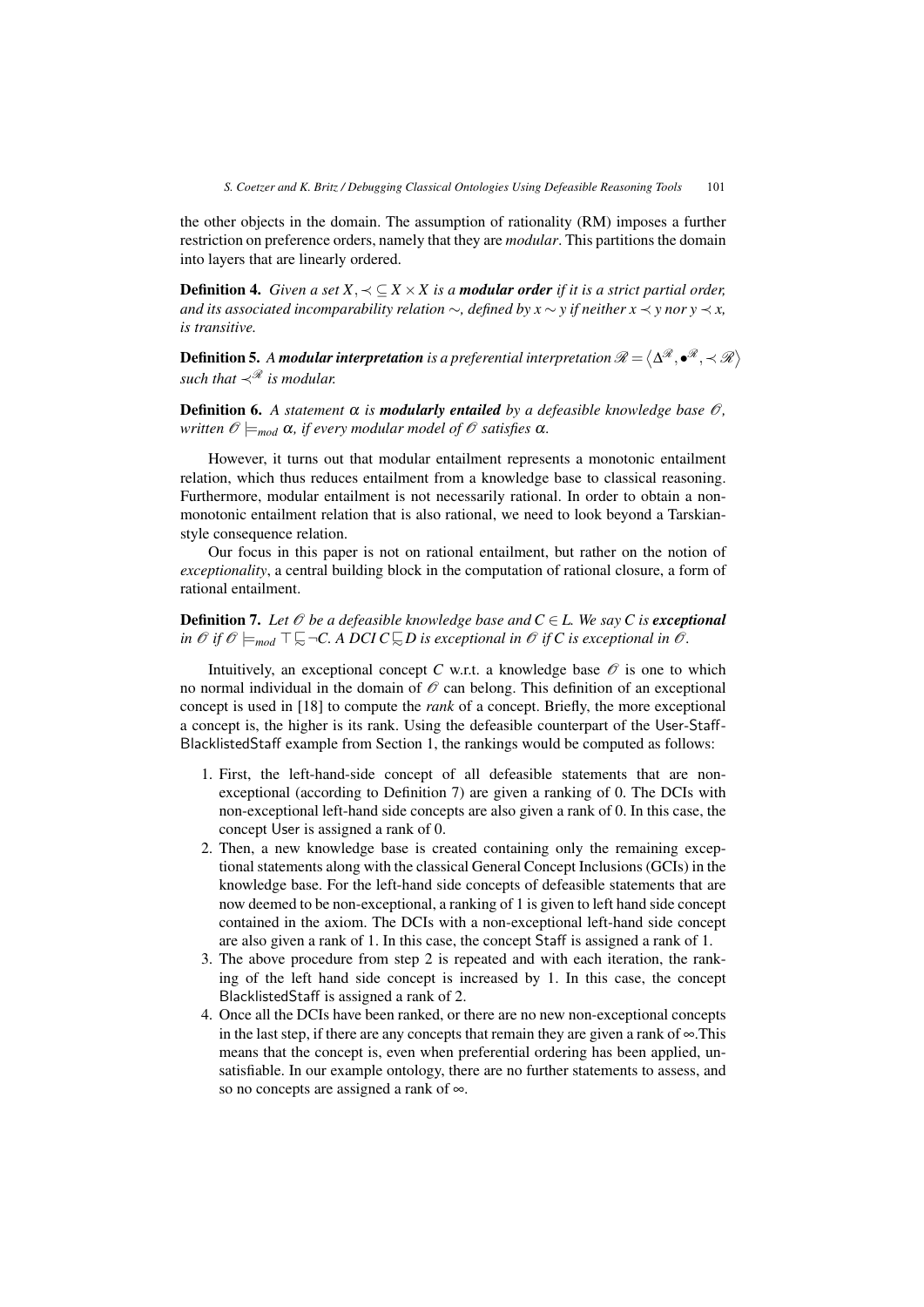These rankings can then be used to determine what is rationally entailed by a knowledge base:

**Definition 8.**  $C \subseteq D$  is in the rational closure of a knowledge base  $\mathcal{O}$  if

 $rank(C \sqcap D) < rank(C \sqcap \neg D)$  *or rank* $(C) = \infty$ .

Intuitively, this definition states that no normal object can belong to *C* but not to *D*. Such objects must be the exception in any preferential model.

# 3. Interactive Ontology Debugging

Basic ontology debugging focuses on finding justifications for inconsistencies in a faulty ontology. Although the basic concepts assist with fault *identification* in ontologies, an exponential number of minimal conflict sets may exist for the exceptions in an ontology. Thus, there is a need for fault *localisation* – i.e. not returning all axioms from all conflict sets, but presenting the user with only the axiom(s) that represent the root cause of the problem. In the ontology debugging community, then, it has been suggested that background knowledge, along with positive and negative test cases, should be explicitly provided as input by the user so that the test cases along with the background knowledge eliminate some of the axioms that are returned in the minimal conflict set [11].

**Definition 9.** Let  $\mathcal{O}$  be an ontology, and let  $\mathcal{B} \subseteq \mathcal{O}$  be the background knowledge to  $\mathcal{O}$ . *Then all axioms in*  $\mathcal{B}$  *are assumed to be correct. In the context of ontology debugging, the remainder of axioms in*  $\mathcal O$  *are considered potentially faulty [20].* 

Background knowledge constitutes axioms that the oracle or knowledge engineer knows to be true before starting with testing. In the OntoDebug tool, the dialogue on background knowledge gets populated by the Abox statements. In the absence of Abox statements, Abox statements are auto-generated for each concept.

Positive and negative test cases are usually formulated once the knowledge engineer or oracle starts with their testing, and through the testing they uncover:

- axioms that they do not want to exist in future (negative test cases), or
- axioms that they do want to exist in future, but which were at a stage in testing not present (positive test cases).

Definition 10. *Positive test cases (aggregated in the set P) correspond to desired entailments of the correct (repaired) ontology,*  $\mathcal O$  *along with the background knowledge*  $\mathcal B$ *. Each test case*  $p \in P$  *is a set of axioms over language* L. The meaning of a positive test *case p*  $\in$  *P* is that some axiom p (or the conjunction of axioms *P* in the case of a set of p) *must be entailed by the correct*  $\mathcal O$  *integrated with*  $\mathcal B$  [20].

Definition 11. *Negative test cases (aggregated in the set N) represent undesired entailments of the correct (repaired) ontology*  $\mathcal{O}$ *, along with the background knowledge*  $\mathcal{B}$ *. Each test case n*  $\in$  *N is a set of axioms over language*  $\mathcal{L}$ *. The meaning of a negative test case*  $n \in N$  *is that some axiom n (or the conjunction of axioms N in the case of a set of N)* must not be entailed by the correct  $\mathcal O$  integrated with  $\mathcal B$  [20].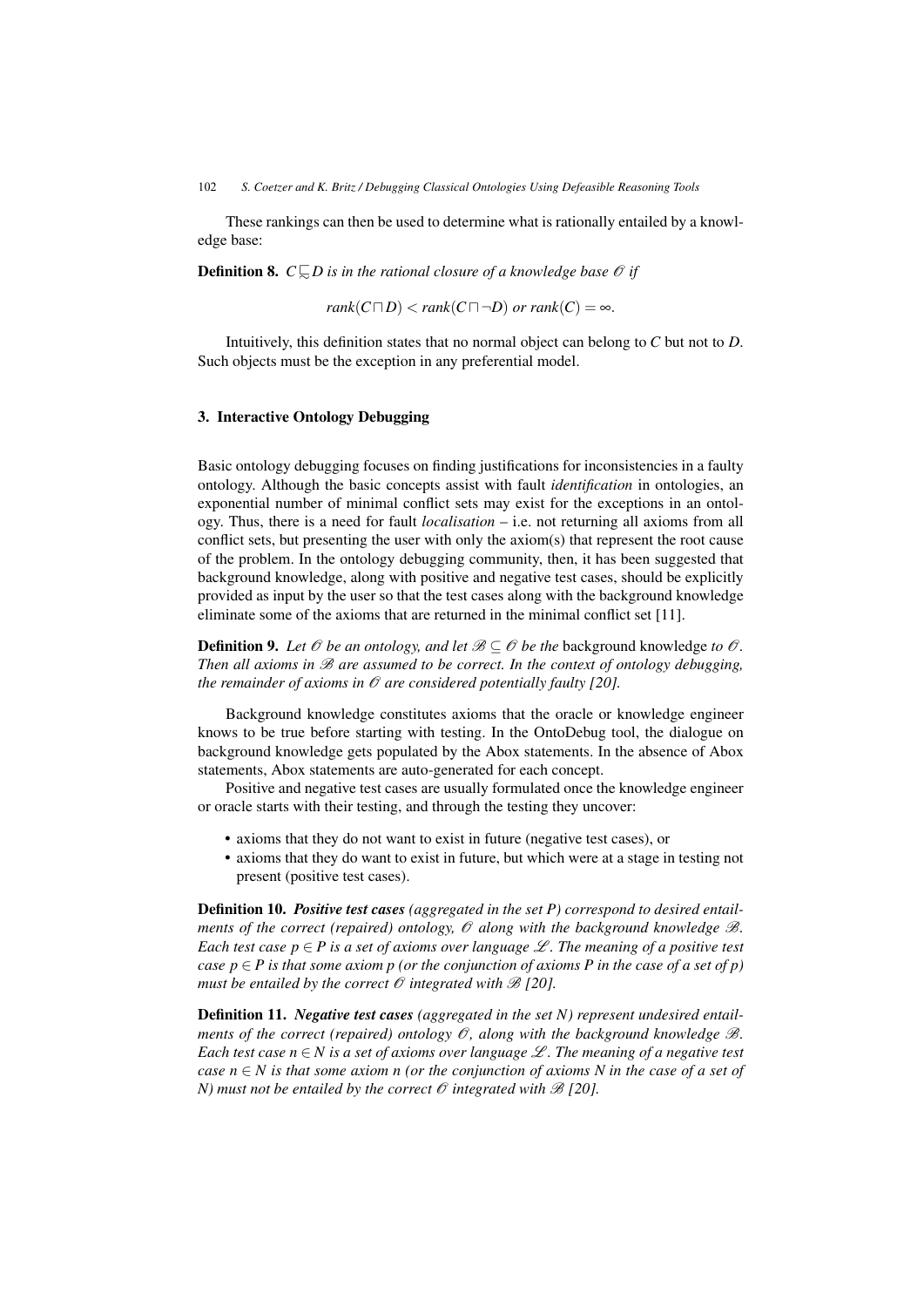Once background knowledge, and positive and negative test cases are provided for the ontology, this is put together in a diagnosis problem instance (DPI) which gives the parameters in which the diagnosis should be calculated.

**Definition 12.** Let  $\mathcal O$  be an ontology (including possibly faulty axioms) and  $\mathcal B$  be back*ground knowledge (including correct axioms) where*  $\mathscr{O} \cap \mathscr{B} = \emptyset$ , and let  $\mathscr{O}^*$  denote the (unknown) intended ontology. Moreover, let P and N be sets of axioms where each  $p \in P$ *must and each n* ∈ *N* must not be entailed by  $\mathcal{O}^* \cup \mathcal{B}$ , respectively. Then, the tuple  $\langle \mathcal{O}, \mathcal{B}, P, N \rangle$  *is called a diagnosis problem instance (DPI)* [11].

**Definition 13.** Let  $\langle \mathcal{O}, \mathcal{B}, P, N \rangle$  be a DPI. Then, a set of axioms  $\mathcal{D} \subseteq \mathcal{O}$  is a **diagnosis** if *and only if both of the following conditions hold:*

*1.*  $(\mathcal{O} \setminus \mathcal{D}) \cup P \cup \mathcal{B}$  *is consistent (coherent if required) 2.*  $(\mathcal{O} \setminus \mathcal{D}) \cup P \cup \mathcal{B} \not\models n$  for all  $n \in N$ 

*A diagnosis*  $\mathscr{D}$  *is minimal iff there is no*  $\mathscr{D}' \subset \mathscr{D}$  *such that*  $\mathscr{D}'$  *is a diagnosis* [11].

If background knowledge, positive and negative test cases are incorporated when diagnoses are determined, this will limit the number of potentially faulty axioms that are output as explicit instructions are given as to which entailments and axioms can be deemed correct or incorrect [20]. Rodler's suggestion is to automate the process of finding test cases by developing an algorithm which, targeting the most likely diagnoses first, iteratively asks the knowledge engineer (in this case, someone who is referred to as the 'oracle' – someone who has full knowledge of a given domain) whether certain axioms should or should not be entailed.

**Definition 14.** Let  $Ax$  be a set of axioms and ans :  $Ax \to P \cup N$  a function which assigns *axioms in Ax to either the positive or negative test cases. Then, we call ans an oracle w.r.t. the intended ontology*  $\mathcal{O}^*$ , *iff for each ax*  $\in$  *Ax both the following conditions hold:* 

*1.* ans(ax) =  $P$  →  $\mathcal{O}^* \cup \mathcal{B}$   $\models ax$ 2.  $ans(ax) = N \rightarrow \mathcal{O}^* \cup \mathcal{B} \neq ax$ 

*[11].*

A query is a set of axioms which, once the knowledge engineer/ oracle provides an answer as to whether the entailments should hold or not, sufficient information is obtained such that at least one diagnosis can be eliminated.

**Definition 15.** Let  $\langle \mathcal{O}, \mathcal{B}, P, N \rangle$  be a DPI,  $\mathcal{D}$  be a set of diagnoses for this DPI, and Q *be a set of axioms. Then we call*  $Q$  *a query for*  $\mathscr D$  *iff, for any classification*  $Q^P_{ans},Q^N_{ans}$  *of the axioms in Q of a domain expert oracle ans, at least one diagnosis in* D *is no longer a diagnosis for the new DPI*  $\langle \mathscr{O}, \mathscr{B}, P \cup Q_{ans}^P, N \cup Q_{ans}^N \rangle$  [11].

The knowledge engineer's answers to these queries are added to the list of test cases. The process of posing queries to the knowledge engineer, and feeding through the knowledge engineer's answer, and recomputing the new diagnoses is performed until only minimal number faulty axioms remain for each DPI.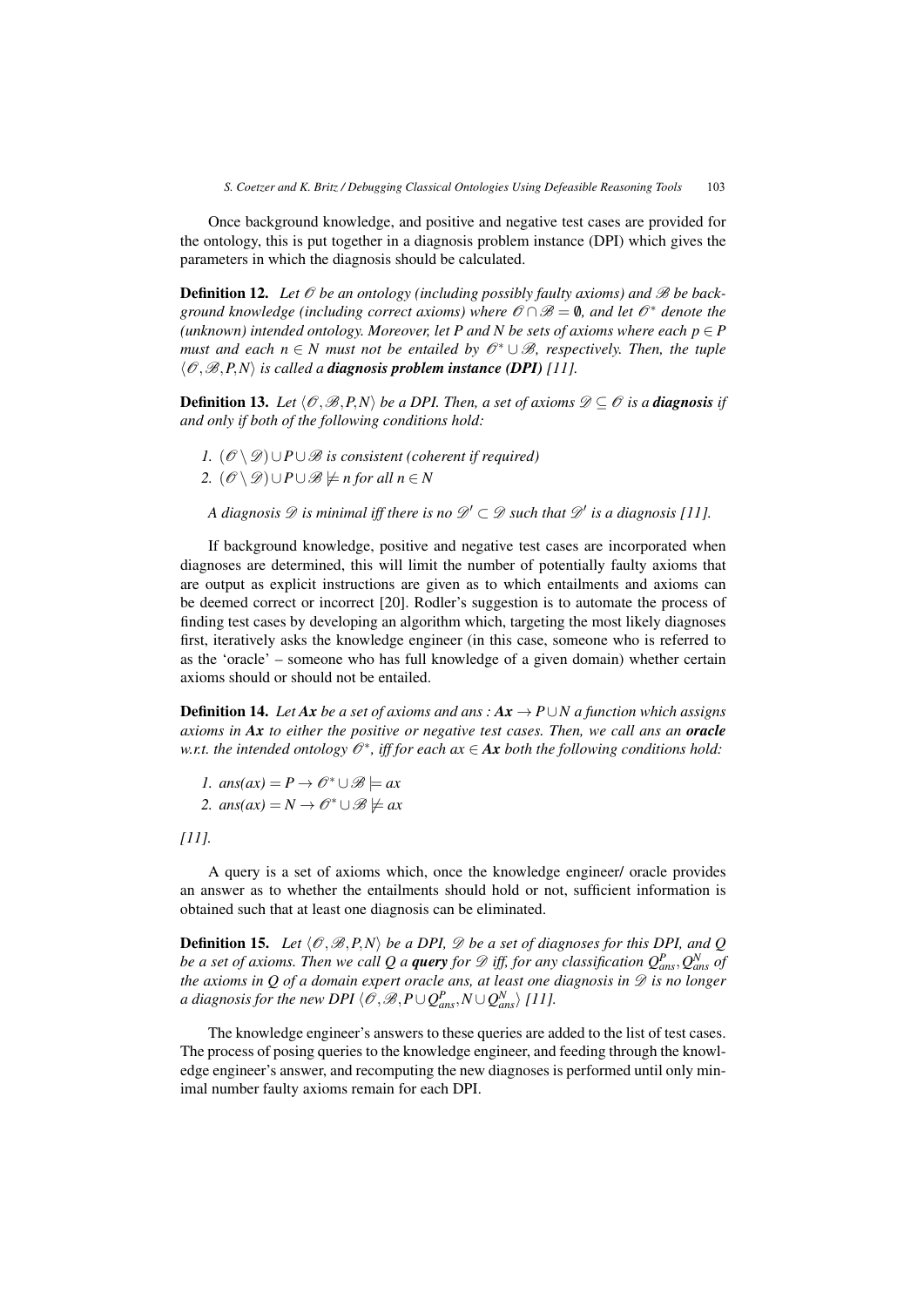# 4. Defeasible Reasoning Support for Interactive Ontology Debugging

As illustrated in the Introduction, multi-level exceptions can lead to unintuitive results and loss of information when axioms are removed while following Rodler's interactive debugging methodology.

We propose that Rodler's [20] original interactive ontology debugging methodology be followed until an unintuitive result is obtained. If the interactive ontology debugging methodology is followed, and we get to an unintuitive suggestion for an axiom to repair, the following methodology is followed:

- 1. **Isolate the issue:** Create a separate sub-ontology,  $\mathcal{O}'$  containing the axiom listed for repair, along with axioms that, from the minimal conflict sets, lead to this axiom being identified as a potentially faulty axiom.
- 2. Determine a candidate axiom to weaken, and a candidate weakening concept with which to weaken the candidate axiom: To determine this, the ranking algorithm is used on the above ontology  $\mathscr O'$ : central to the ranking formula is the notion of exceptionality.
	- (a) Ranking of 0 least exceptional: First we identify the concepts with a rank  $\overline{\text{of } 0}$ . In this case this would be User. Then, the statements with a rank of 0 are identified.
	- (b) Ranking of 1 concepts that are exceptional w.r.t. level 0 statements:  $\mathcal{O}^{\prime\prime}$  now contains only the remaining exceptional statements after the axioms that now have an associated ranking have been removed.

Per the ranking algorithm, concepts now have the following ranking:

| World order/rank | Concept |
|------------------|---------|
|                  | User    |
|                  | Staff   |

Table 1. First iteration concept ranking output.

The axioms are then ranked to correspond to the ranking of the respective LHS concept. Therefore, it follows that the axioms have the following ranking:

| Axiom                                              |
|----------------------------------------------------|
| User $\Box \neg \exists$ accessTo.ConfidentialInfo |
| $Staff \subseteq User$                             |
| Staff E∃access To. ConfidentialInfo                |
|                                                    |

Table 2. First iteration axiom ranking output.

It should be noted that even though in a minimal conflict set there may be concepts that are ranked at a level higher than 1, only concepts (and axioms) at levels 0 and 1 will be used in the next step. Furthermore, it is only ever necessary to work on these two levels to systematically resolve multi-level exceptions as the conflicts preceding the next level would have been solved already.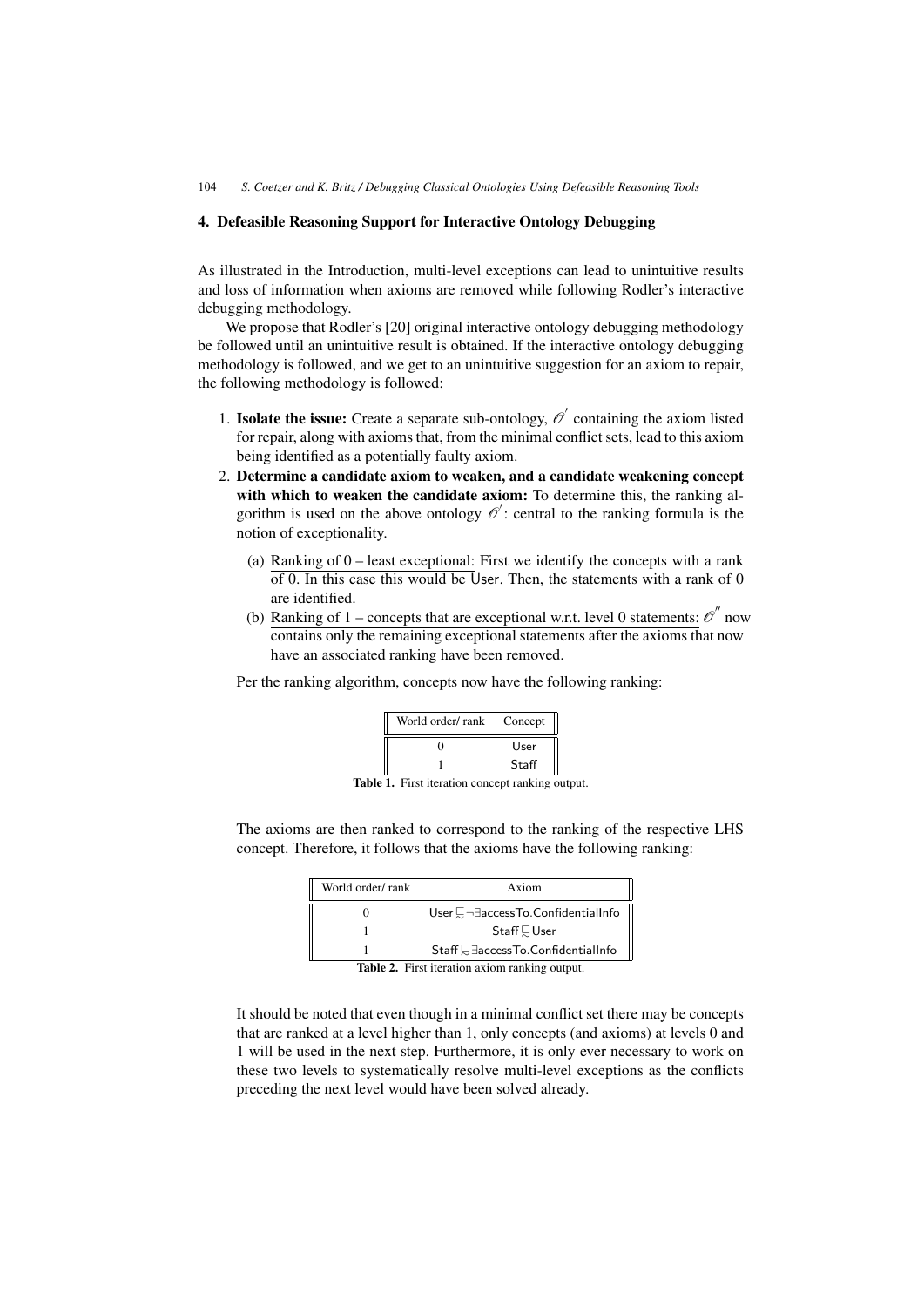3. Weaken the relevant axiom: Next, the postulate of Cautious Monotonicity is applied to weaken the axiom at level 0. As referenced in Definition 2:

$$
(CM) \ \frac{C \sqsubseteq D, \ C \sqsubseteq E}{C \sqcap E \sqsubseteq D}
$$

The weakened result we would like to get to has a form similar to that of the axiom below the line:  $C \sqcap E \subsetneq D$ . In our case, the weakened result would be User  $\neg$   $\neg$ Staff  $\bigtriangledown$   $\neg$ ∃accessTo.ConfidentialInfo. Thus we find that in the postulate of Cautious Monotonicity, *C* can represent User, *D* can represent ¬∃accessTo.ConfidentialInfo and *<sup>E</sup>* can represent <sup>¬</sup>Staff:

$$
(CM) \ \frac{\text{User} \sqsubseteq \neg \exists \text{accessTo}. \text{ConfidentialInfo}, \ \text{User} \sqsubseteq \neg \text{Staff}}{\text{User} \sqcap \neg \text{Staff} \sqsubseteq \neg \exists \text{accessTo}. \text{ConfidentialInfo}}
$$

The rule that is extrapolated here is thus that when using Cautious Monotonicity to apply weakening to an axiom at level 0, use the axiom as is for the first premise (top left axiom) in the postulate; for the second premise (top right axiom), use the subsumed (left hand) concept at level 0 subsumed by the negation of a concept at level 1; the resultant conclusion (bottom axiom) is then the axiom showing the weakened result. This step is mandated by Lemma 1 below.

- 4. Choose to accept or reject solution: The classical counterpart of the defeasible axiom obtained by applying Cautious Monotonicity is what is then displayed to the knowledge engineer as a repair recommendation, and the can choose to accept or reject.
- 5. Repeat until done: This process is repeated until all inconsistencies have been resolved.

**Lemma 1.** Let  $\mathcal O$  be a defeasible knowledge base, and let C and E be concepts with  $rank(C) = 0$  and  $rank(E) = 1$ . It then follows that  $C \subsetneq \neg E$  is in the rational closure of  $\mathcal{O}$ .

*Proof.* Since *rank*(*C*) = 0, it follows that either *rank*( $C \sqcap E$ ) = 0 or *rank*( $C \sqcap \neg E$ ) = 0. But since  $rank(E) = 1$ ,  $rank(C \sqcap E) \ge 1$ . Therefore,  $rank(C \sqcap \neg E) = 0$ , and hence *rank*( $C \sqcap \neg E$ ) < *rank*( $C \sqcap E$ ). It follows from Definition 8 that  $C \sqcap \neg E$  is in the rational closure of  $\mathcal{O}$ . closure of  $\mathcal O$ .

This lemma shows that the Cautious Monotonicity (CM) rule is applicable to an axiom with subsumed (lefthand) concept*C* at rank 0 by left strengthening with the negation of any concept at rank 1. The result can be generalised to concepts with rank greater than 1, but the case considering an axiom at rank 0 and left strengthening concepts at rank 1 is the most interesting because throughout the execution of the suggested methodology, it is only concepts at rank 0 and rank 1 that are considered.

This extension to OntoDebug is visually depicted in Figure 1. The extension is shown in green, while the original OntoDebug methodology is in blue.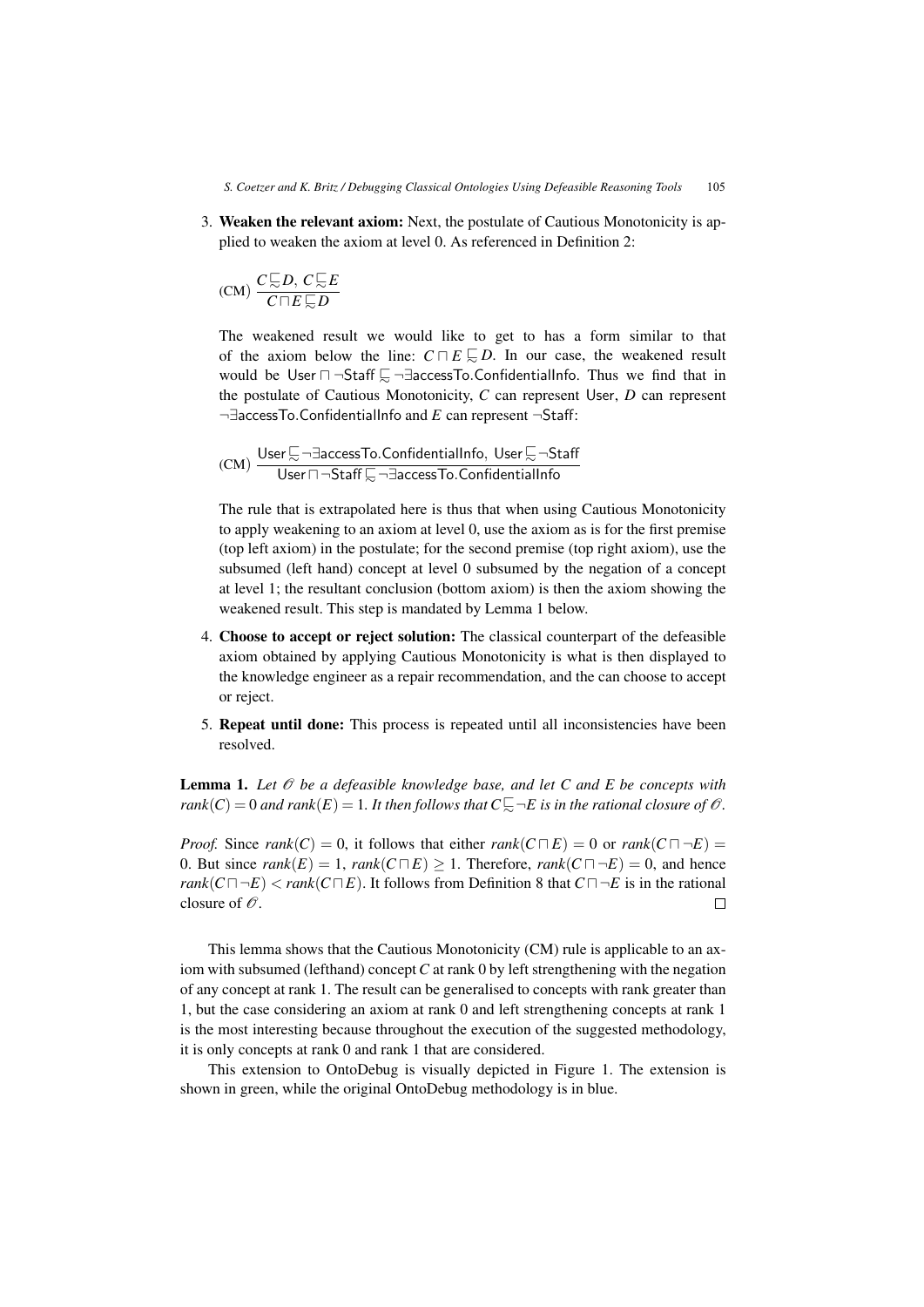

Figure 1. OntoDebug extension methodology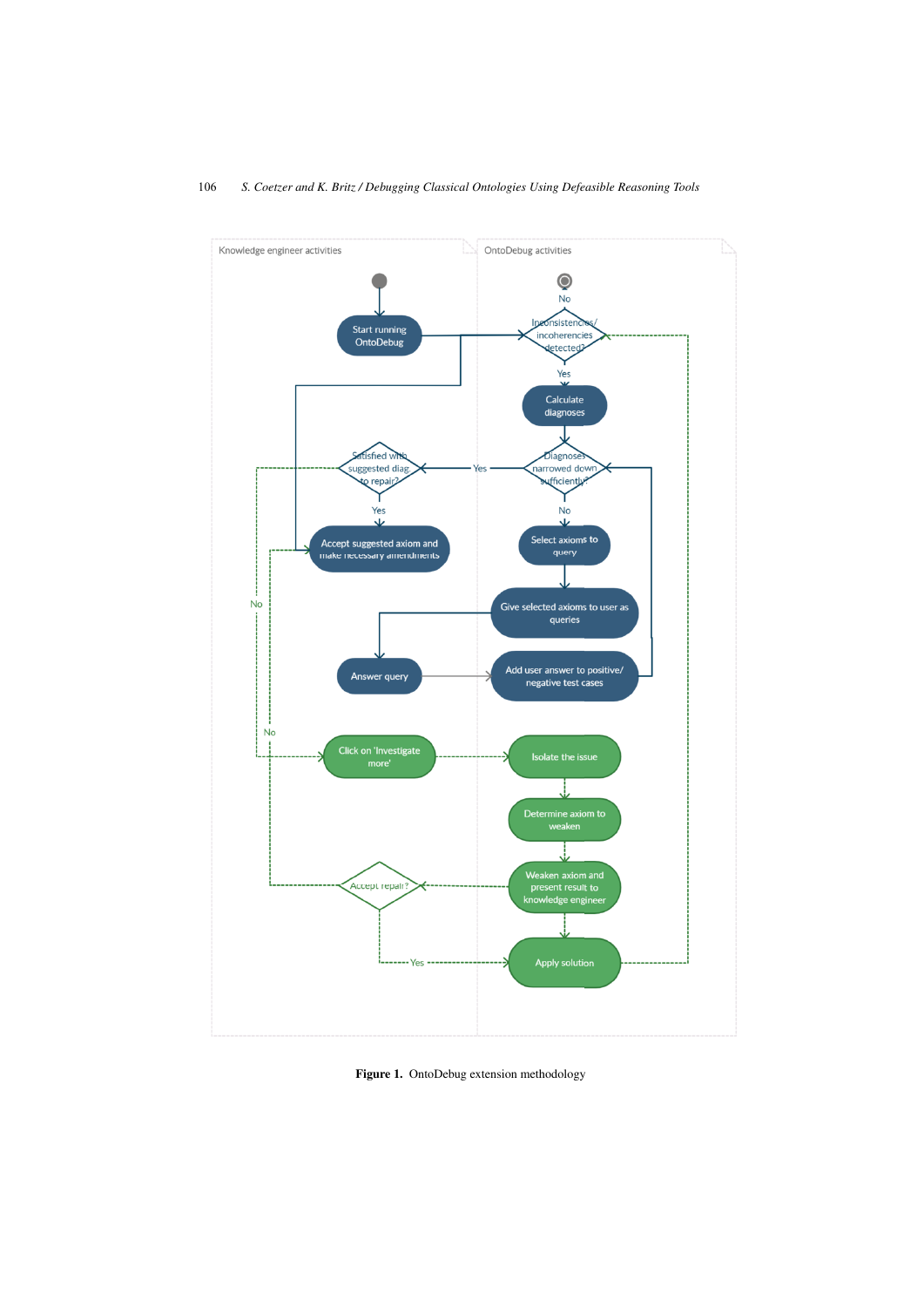# *4.1. Applying Axiomatic Weakening to a More Complex Example*

To illustrate how the above methodology will be carried out in practice, and work together with the standard interactive ontology debugging framework, consider the following ontology:

 $\mathscr{O} =$  $\int$  Staff  $\sqsubseteq$  User  $<sub>1</sub>$ </sub>  $<sub>1</sub>$ </sub> User  $\sqsubseteq$   $\exists$ accessTo.PublicInfo  $Use \sqsubseteq \neg \exists accessTo.ConfidentialInfo$  $\mathsf{Staff} \sqsubseteq \exists \mathsf{accessTo}.\mathsf{Confidential}$  $\top$   $\sqcap$   $\exists$ accessTo.PublicInfo  $\sqsubseteq$  PublicInfoConsumer  $\top$   $\sqcap$   $\exists$ access $\top$ o.ConfidentialInfo $\sqsubseteq$  PrivateInfoConsumer  ${\sf PrivateInfoConsumer} \sqsubseteq \neg {\sf PublicInfoConsumer}$  $\mathsf{Confidential}$   $\sqsubseteq \neg \mathsf{PublicInfo}$  $\mathcal{L}$  $<sub>1</sub>$ </sub>  $\sqrt{2}$ 

In this example, an entangled inconsistency is present: Staff is an unsatisfiable concept for two reasons: firstly, Staff is unsatisfiable because it is asserted that Staff have accessTo.ConfidentialInfo, yet at the same time, because Staff is subsumed by User, it is also inferred that Staff do not have accessTo.ConfidentialInfo. Secondly, Staff is an unsatisfiable concept because it is inferred that Staff is subsumed by PrivateInfoConsumer because Staff have accessTo.ConfidentialInfo and anything that has accessTo.ConfidentialInfo is considered a PrivateInfoConsumer. Yet, Staff is also subsumed by User, and it is inferred that User is subsumed by PublicInfoConsumer because a User has accessTo.PublicInfo and anything that has accessTo.PublicInfo is considered a PublicInfoConsumer. The incoherence occurs because the concepts PrivateInfoConsumer and PublicInfoConsumer are asserted as being disjoint, yet the concept of Staff has been identified as both a PrivateInfoConsumer and a PublicInfoConsumer.

When following through with the standard OntoDebug methodology, we see that for the above example, two axioms are suggested as in need of repair, due to two minimal conflict sets being involved in causing the incoherence:



Figure 2. Running entangled concepts through OntoDebug returns separate axioms for repair.

Thus, each repair axiom can be examined individually. Simply removing the axiom asserting disjointness between PrivateInfoConsumer and PublicInfoConsumer solves the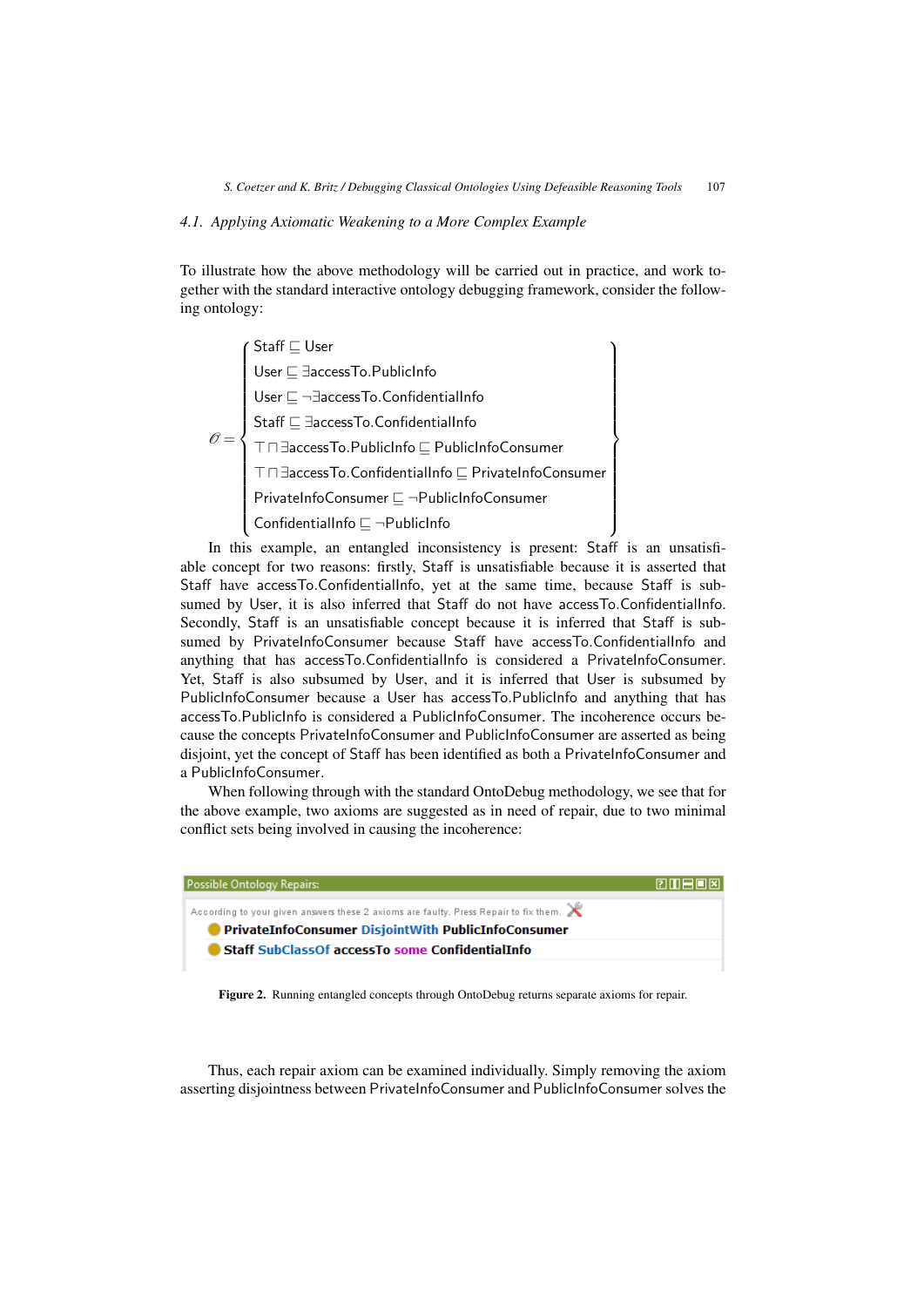first axiom to be repaired – this is also a good example of where it may at times be necessary to simply remove an axiom, rather than attempting to weaken it, as it does make logical sense that someone who is a PublicInfoConsumer can also be a PrivateInfoConsumer.

It does not however make sense to remove or alter the second axiom. In this case, the knowledge engineer can choose to investigate further with the extended debugging methodology to identify relevant axioms that could be weakened rather than deleted. If the knowledge engineer chooses to investigate further in this case, the same steps listed at the beginning of Section 4 will be followed, leading to the result that the recommendation for weakening is User $\Box$ ¬Staff $\Box$ ¬∃accessTo.ConfidentialInfo. Of course, if further levels of exceptionality are present (e.g. the axioms with BlackListedStaff on the LHS), in the next iteration these are picked up on as needing repair, and the same methodology as at the beginning of Section 4 is again followed.

## *4.2. Axiomatic Weakening as an Ontology Design Pattern*

Axiomatic weakening can work both as part of a model-based diagnosis or heuristic approach to ontology debugging. Thus far, we have worked with model-based diagnosis for debugging ontologies. The heuristic approach to debugging tries to find common patterns of faulty ontology modelling and presents suggestions for repairs based on this [21]. The benefit of using the heuristic approach is that, especially with large ontologies, computation of repairs is more efficient as minimal conflict sets do not need to be computed for each inconsistency before returning a result.

Gangemi and Presutti [22] describe an ontology design pattern as a "modelling solution to solve a recurrent ontology design problem". In this case the recurrent ontology design problem is unintuitive exceptionality due to axioms that are stated too strongly. Abstracting away from the User-Staff-BlacklistedStaff example that we have been using up until now, we may define this kind of exception as follows:

Definition 16. *An exceptionality pattern is a recurrent ontology design problem that occurs when, in an ontology*  $\mathcal{O}$ *, a concept, H which intuitively must be subsumed by the parent concept, G, causes an inconsistency due to having a relationship r with another concept, I, which is in direct opposition to the relationship that the parent concept G has with the other concept, I.*

That is:

$$
\mathcal{O} = \begin{Bmatrix} G \sqsubseteq I \\ H \sqsubseteq G \\ H \sqsubseteq \neg I \end{Bmatrix}
$$

and intuitively the knowledge engineer would like to still maintain that all of the above axioms are true.

The modelling solution to this recurrent ontology design problem is to weaken the axiom with the most general concept (with the lowest rank) on the left hand side by left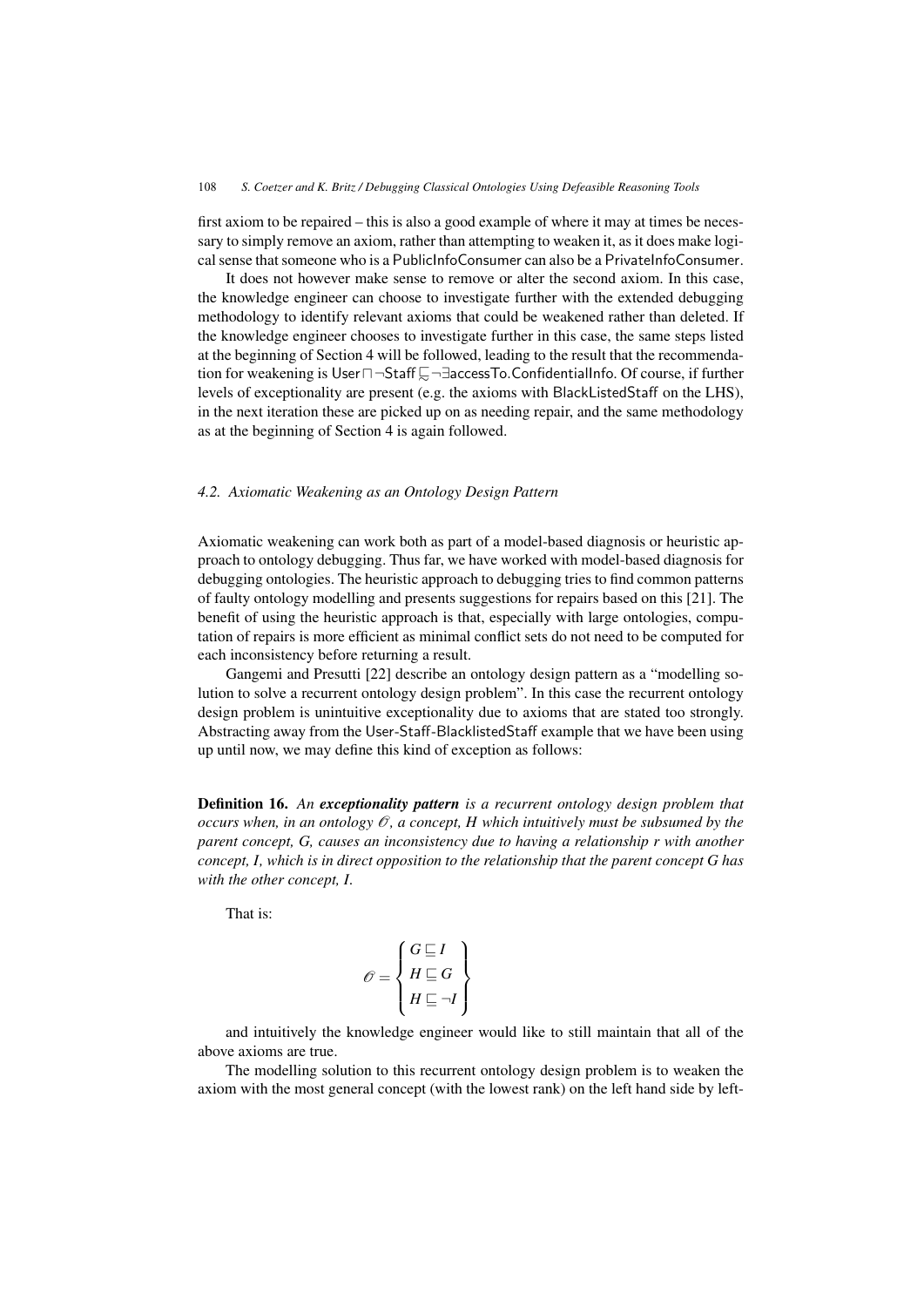strengthening the most general concept on the left hand side by adding a conjunction with the exceptional concept, as follows:  $G \sqcap \neg H \sqsubseteq I$ .

## 5. Conclusion and Future Work

Formal ontologies serve as knowledge representation formalisms over which reasoning tasks can occur. In a vast array of domains, they can be used to formalise knowledge so that axioms are machine-readable and can be reasoned over thus sourcing new knowledge and identifying domain inconsistencies. The success of ontologies thus depends on (1) knowledge retention, (2) without introducing undue logical inconsistencies.

As ontologies are being used in more domains, and especially in domains such as business or legal where there are often exceptions to the rules, the axiomatic intricacy (variety) increases, meaning that inconsistencies *arise more unexpectedly* and evade understanding of how they came about. As inconsistencies arise more often, faster and more frequently evade understanding, the human ability to find adequate solutions for these inconsistencies becomes impaired.

In the same way that Rodler et al. [20,21,11] could motivate the necessity of an interactive ontology debugging methodology by arguing that without it, valuable axioms are often deleted thus leading to a loss of knowledge, our extension can also be motivated: without a strategy showing *how* axioms could be weakened rather than deleted, valuable knowledge may be lost.

For each diagnosis, our extension suggests a way to fix the inconsistency / incoherency by weakening rather than deleting a relevant axiom in the minimal conflict set of that diagnosis. From the point where the knowledge engineer decides to investigate a particular diagnosis returned by OntoDebug in more detail, this is done by:

- 1. Isolating the issue by pulling through only the selected minimal conflict set (our methodology provides recommendations on which minimal conflict sets would be more apt to address first, though the onus still lies with the knowledge engineer);
- 2. Determining a candidate axiom to weaken and a candidate concept with which to weaken it by obtaining the ranking of concepts within the minimal conflict set.
- 3. Weakening the relevant axiom by applying Cautious Monotonicity.

The weakened axioms are returned to the knowledge engineer and they choose to accept or reject the solutions. The full OntoDebug methodology, together with our extension, is followed until all inconsistencies have been resolved, and the ontology is no longer incoherent. We have also shown that axiomatic weakening can be used as an Ontology Design Pattern as part of a heuristic approach to ontology debugging.

We have created a design artifact in the form of a methodology and design plans to suggest how, through the use of defeasible reasoning tools, suggestions of axiomatic weakening could be systematically presented to the user. Our extension enables the usage of a debugging methodology that applies the principle of minimal change in a more nuanced way, thus serving the ultimate goal of knowledge retention in an ontology. This is the main contribution of our work along with the contribution of unearthing rich areas for investigation at the intersection between the defeasible DL and debugging communities.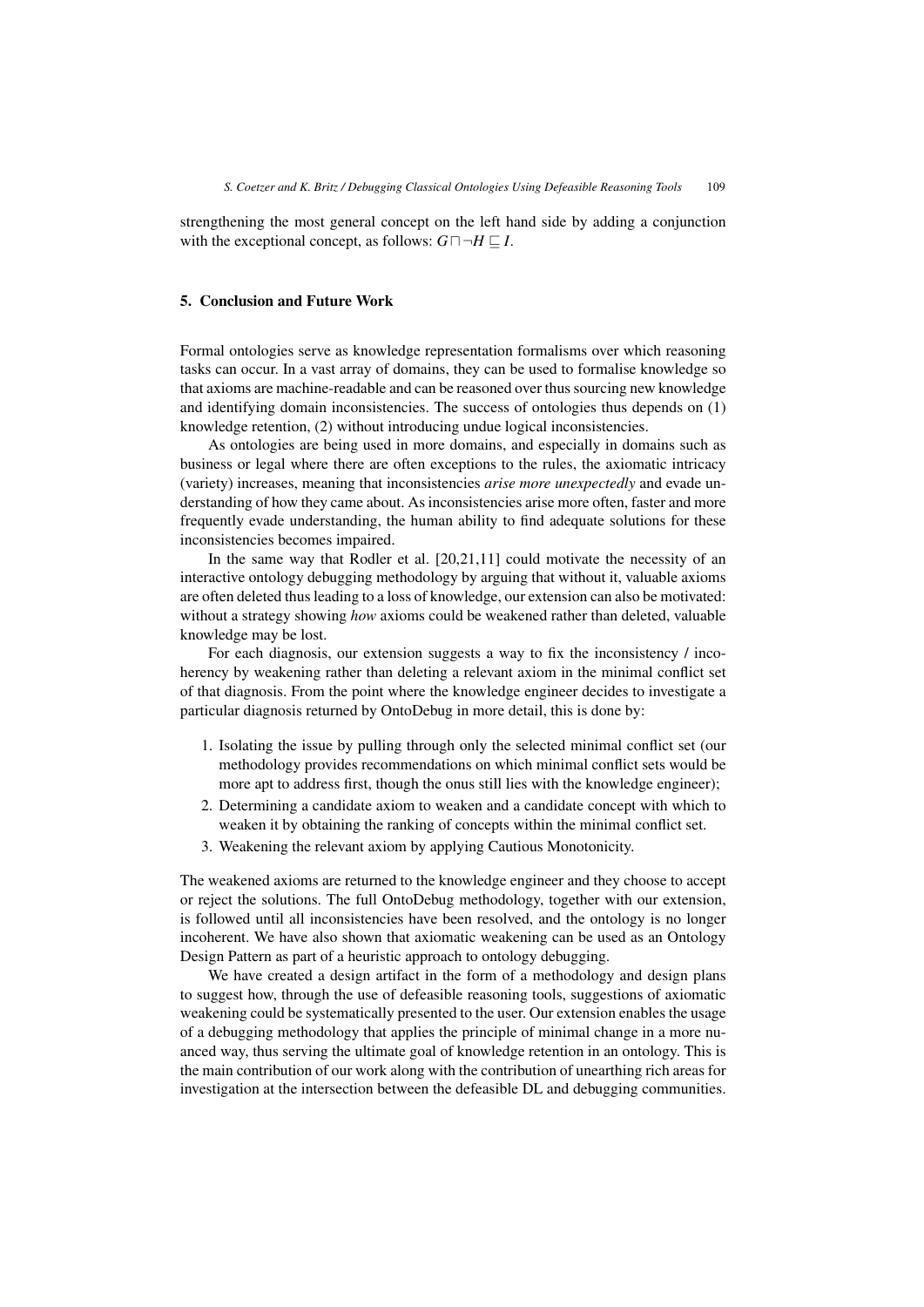Future work could focus on using the existing design artifact as a blueprint for an implemented Protégé plug-in, as an extension to OntoDebug. Certain algorithms that play a significant role in the development of this extension have already been implemented: Meyer et al. [23] have, for instance, created the Defeasible Inference Platform (DIP) Protégé plug-in. This plug-in has the ability to rank concepts appearing in defeasible axioms. Furthermore, interactive ontology debugging has been implemented in the OntoDebug Protégé plug-in. Implementation would thus rely on seamlessly merging the existing algorithms, and the design artifact produced by our work will guide the developer in this process. Once implemented, future work could also study the extent to which the effectuated repairs mimic the human non-monotonic reasoning process. Ultimately, this would lead to more robust ontology repairs.

# References

- [1] Quamar A, Lei C, Miller D, Ozcan F, Kreulen J, Moore RJ, et al. An ontology-based conversation system for knowledge bases. In: Proceedings of the 2020 ACM SIGMOD International Conference on Management of Data; 2020. p. 361-76.
- [2] Ziaimatin H, Nili A, Barros A. Reducing consumer uncertainty: Towards an ontology for geospatial user-centric metadata. ISPRS International Journal of Geo-Information. 2020;9(8):488.
- [3] Zheng Y, Tetik M, Törmä S, Peltokorpi A, Seppänen O. A Shared Ontology for Logistics Information Management in the Construction Industry. In: ISARC. Proceedings of the International Symposium on Automation and Robotics in Construction. vol. 37. IAARC Publications; 2020. p. 1278-85.
- [4] Ismail HO, Shafie M. A Commonsense Theory of Secrets. In: Formal Ontology in Information Systems. IOS Press; 2020. p. 77-91.
- [5] Griffo C, Almeida JPA, Guizzardi G. Legal Theories and Judicial Decision-Making: An Ontological Analysis. In: Formal Ontology in Information Systems. IOS Press; 2020. p. 63-76.
- [6] Biccheri L, Ferrario R, Porello D. Needs and Intentionality. In: Formal Ontology in Information Systems. IOS Press; 2020. p. 125-39.
- [7] Roth D. Learning to reason: The non-monotonic case. In: IJCAI; 1995. p. 1178-84.
- [8] Schlobach S, Huang Z, Cornet R, Harmelen F. Debugging incoherent terminologies. Journal of automated reasoning. 2007;39:317-49.
- [9] Kalyanpur A, Parsia B, Sirin E, Cuenca-Grau B. Repairing unsatisfiable concepts in OWL ontologies. In: European Semantic Web Conference. Springer; 2006. p. 170-84.
- [10] Friedrich G, Shchekotykhin K. A general diagnosis method for ontologies. In: International Semantic Web Conference. Springer; 2005. p. 232-46.
- [11] Schekotihin K, Rodler P, Schmid W. OntoDebug: interactive ontology debugging plug-in for Protégé. In: International Symposium on Foundations of Information and Knowledge Systems. Springer; 2018. p. 340-59.
- [12] Horridge M, Parsia B, Sattler U. Laconic and Precise Justifications in OWL. In: Sheth A, Staab S, Dean M, Paolucci M, Maynard D, Finin T, et al., editors. The Semantic Web - ISWC 2008. Springer Berlin Heidelberg; 2008. p. 323-38.
- [13] McDermott D, Doyle J. Non-Monotonic Logic I. Revision. Massachusetts Institute of Technology Artificial Intelligence Laboratory; 1979.
- [14] Knorr M, Hitzler P, Maier F. Reconciling OWL and non-monotonic rules for the Semantic Web. ECAI 2012. 2012.
- [15] Giordano L, Gliozzi V, Olivetti N, Pozzato GL. A non-monotonic description logic for reasoning about typicality. Artificial Intelligence. 2013;195:165-202.
- [16] Varzinczak I. A note on a description logic of concept and role typicality for defeasible reasoning over ontologies. Logica Universalis. 2018;12(3-4):297-325.
- [17] Britz K, Casini G, Meyer T, Varzinczak I. A KLM perspective on defeasible reasoning for description logics. In: Description Logic, Theory Combination, and All That. vol. 11560 of LNCS. Springer; 2019. p. 147-73.